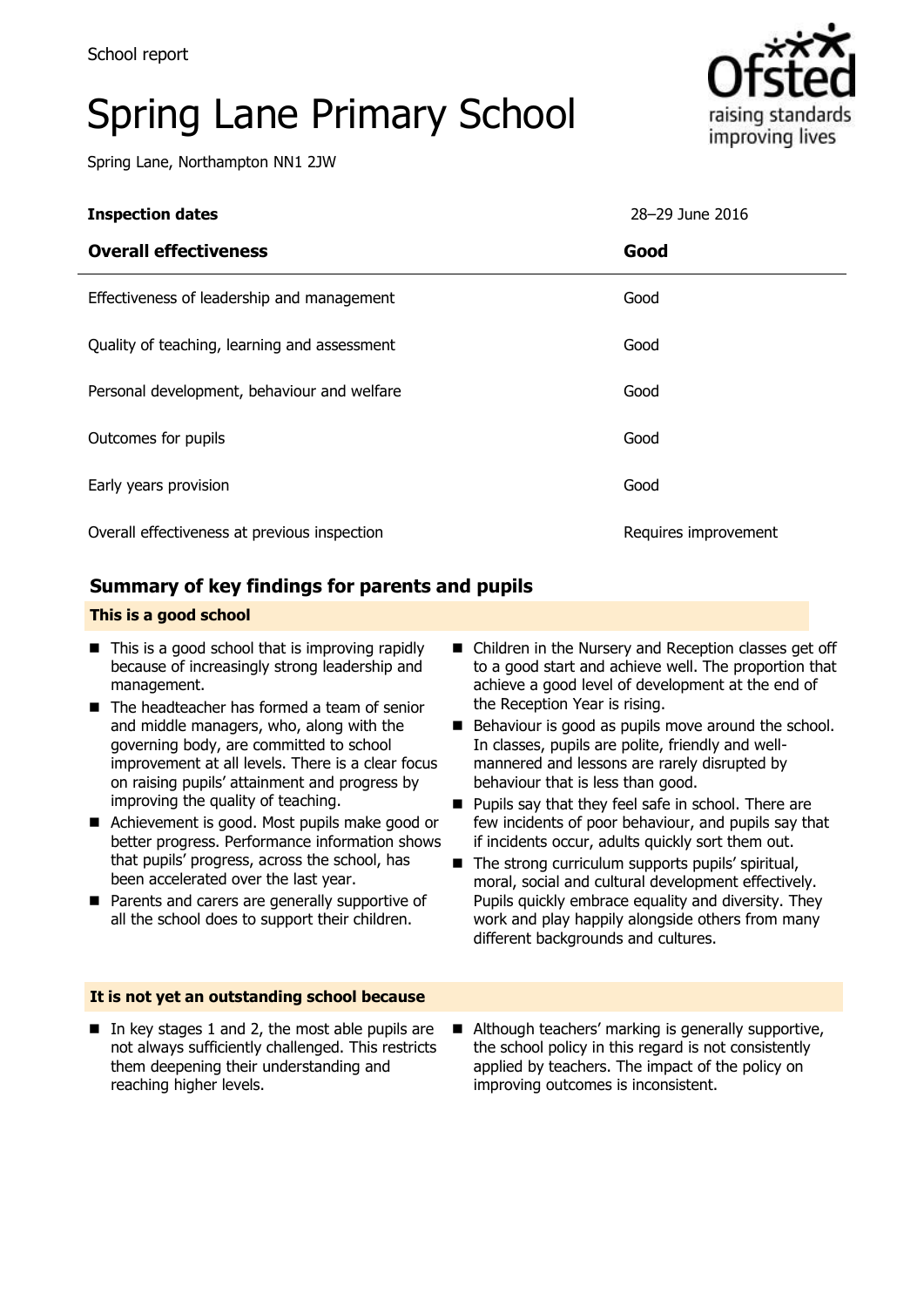# **Full report**



#### **What does the school need to do to improve further?**

- **Improve the quality of teaching so that in every class the most able pupils are given opportunities that** challenge and deepen their thinking.
- **Improve the effectiveness of leadership and management by ensuring that the school's marking policy is** implemented consistently by teachers.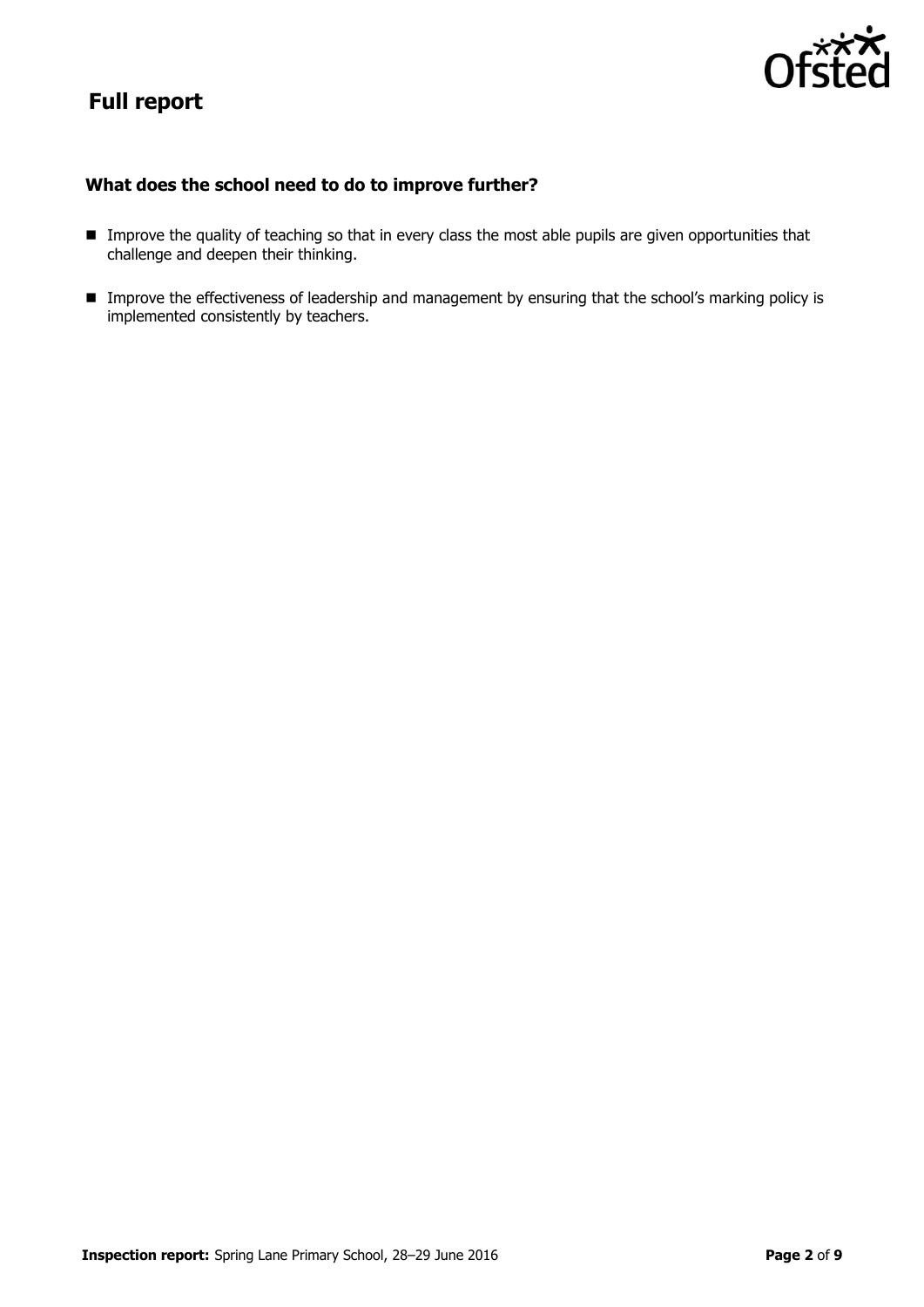## **Inspection judgements**



#### **Effectiveness of leadership and management is good**

- The headteacher and senior leaders are ambitious and have high expectations of all pupils. This has resulted in the school making rapid improvement since the previous inspection, in improving teaching and learning and the use of performance information. Although most teachers and leaders have been recently appointed, senior leaders have developed a system which tracks individual pupils' and groups' progress. Leaders and teachers regularly discuss the progress pupils make and so develop a clear understanding of pupils' progress.
- Middle leaders are effective in their roles and are developing their leadership skills further. All are beginning to analyse performance data to identify priorities and monitor teaching and learning in their specialist subjects.
- Senior leaders have identified that not all most-able pupils are sufficiently challenged and are aware that this has not been appropriately addressed.
- **E** Leaders have not ensured that the school's policy on marking is implemented consistently. Teachers' marking is generally supportive. However, pupils' books show that teachers do not always follow the school's marking policy. As a result, pupils do not consistently address the improvement points identified and the impact of the school's policy on outcomes is variable.
- Senior and middle leaders have created a culture of high expectations and staff morale is high. Parents are pleased with the provision their children receive. Self-evaluation is accurate. Middle leaders' action plans link into the school development plan and school development planning is reviewed each half term. Everyone is involved in its process.
- The system for performance management is well established and teachers now have realistic targets to work to, which is an improvement since the previous inspection. Professional development for teachers is strong and all have many opportunities to develop their expertise. During discussions, the newly qualified teachers stated that they had been well supported.
- The primary physical education and sport premium is used to buy into the sports partnership and teachers and pupils benefit from the specialist teachers employed by the school. Teachers are more skilled and many pupils are fitter and healthier as a result.
- Where appropriate, pupils who are eligible for the pupil premium funding, along with their peers, are often grouped in smaller classes and receive additional support, particularly in reading, writing and mathematics. These strategies contribute to the good progress these pupils make.
- The curriculum is broad and balanced. Pupils say they like the many subjects that are offered and the variety of opportunities they take part in, such as visits out and residential trips. Extra-curricular activities include sporting activities, art, homework clubs and 'Fab Friday', which provides opportunities for pupils to access activities such as hair art, playing chess and learning a language.
- The curriculum prepares pupils well for their life in modern Britain. They learn about British values and have good opportunities to learn about issues such as democracy. For example, they learned about the European Union referendum and debated whether they would have voted 'in' or 'out'. They also learn about the rule of law when visitors, such as the police, come in and talk with them. All pupils learn that it is important to respect the views of others. As a result, pupils from many different faiths and beliefs all get along well together, as they play and learn. They understand the meaning of words such as tolerance, and know that everyone's opinion should be listened to and valued.
- The Collaborative Academies Trust has an accurate view of the school and recognises the key developments that have taken place since the appointment of the headteacher.
- The governance of the school
	- Since the previous inspection, an interim executive board was appointed in the place of the governing body to provide strategic leadership. Governors are now ambitious for the school and have an accurate understanding of the school's strengths and areas of development. This means that they challenge the school when necessary. For example, they identified that school development planning was not rigorous or incisive and this has been rectified.
	- Governors have a clear understanding of all procedures and systems in school, for example relating to how teaching and learning is checked and the way teachers' performance is appraised. In addition, they understand how additional funding, such as the pupil premium and the sports premium, is used and how it has an impact on pupils' learning.
	- Governors are effective in fulfilling their range of statutory duties. They have a good understanding of their role and are further informed by senior leaders, who regularly report to them.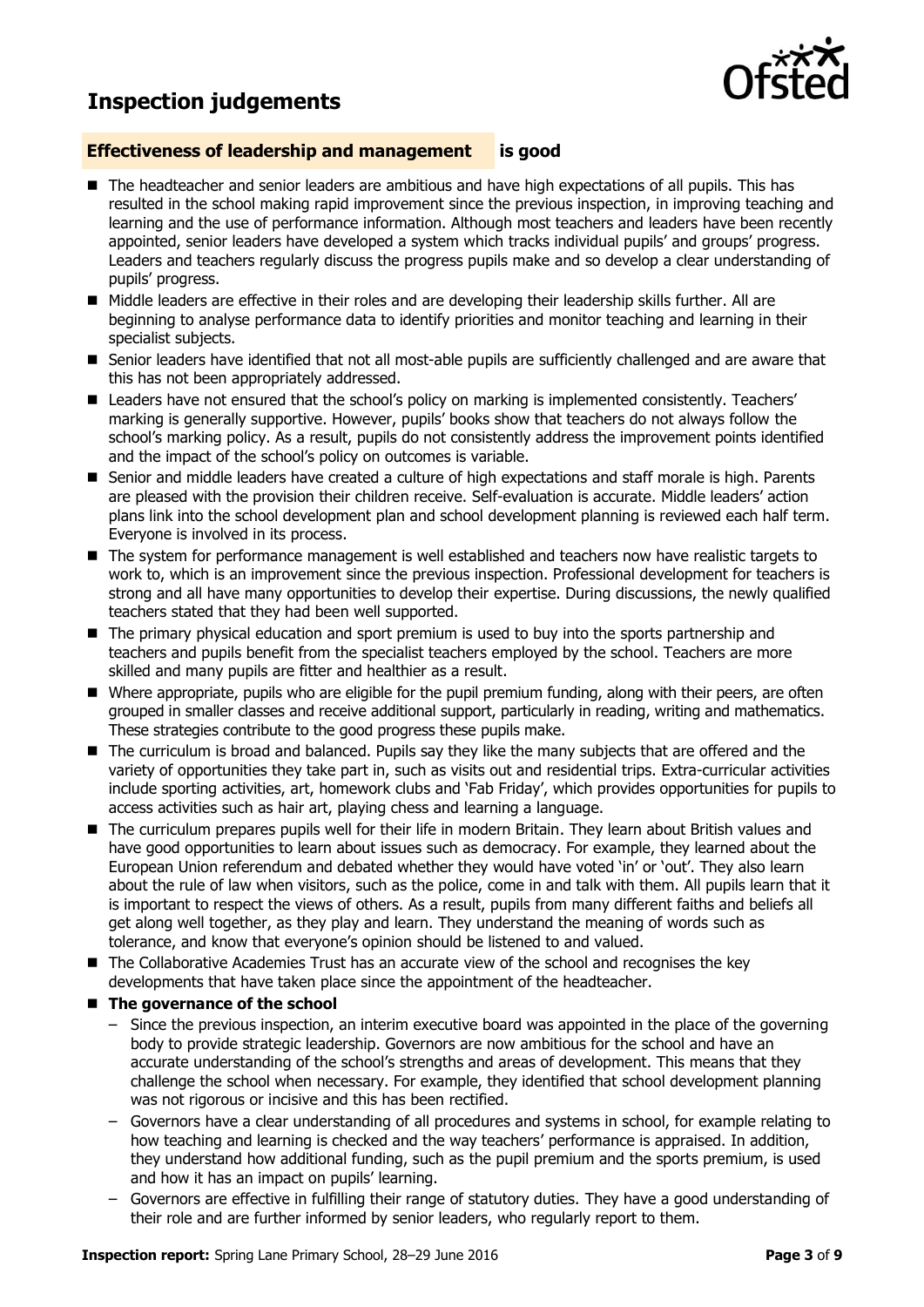

- New members of the governing body have a wide range of different skills and governors have a clear plan to move the school forward.
- The arrangements for safeguarding are effective. Leaders and teachers create a safe culture in the school, take appropriate actions to safeguard pupils and engage with parents and carers in this regard. Systems, procedures and policies meet statutory requirements. The safeguarding team are proactive in their drive to keep children safe.

#### **Quality of teaching, learning and assessment is good**

- The quality of teaching has improved and is now good. Senior and middle leaders have been well focused on checking that pupils' strengths and needs are considered and that pupil groups learn well.
- All teachers are involved in the learning their pupils make. They look at pupils' performance information and are involved in regular discussion about individual pupils' learning in their classes. Activities are usually planned to match pupils' needs. However, not all teachers consistently adapt their teaching to help the most able pupils extend their learning.
- Teachers have secure subject knowledge in English, mathematics and science, and develop warm relationships with pupils, who demonstrate positive attitudes to learning. Teachers identify clear learning objectives and check learning towards these as lessons progress.
- **E** Teachers give pupils many opportunities to write across the curriculum and have high expectations regarding the quality and presentation of writing. Consequently, most pupils are confident writers and many produce beautifully written pieces of work.
- The quality of teaching of reading has improved. By the time they start in Year 1, pupils have developed a good understanding of letters and sounds. As a result, the proportion of pupils who reached the standard expected, in the Year 1 phonics (letters and the sounds that they make) screening check was similar to the national average in 2015. All pupils have good opportunities to read books that are graded at their individual levels. Consequently, few pupils have reading ages that are below their age-related level by the time they leave in Year 6.
- Similarly, in mathematics, pupils are given many opportunities to develop their understanding of number. They learn to record information in graphs and charts and develop their understanding of measurement, time and money as they move through the school.
- Parents have regular opportunities to speak with teachers about what their children need to do to improve. A recent school survey of parents' opinions showed that parents think that their children are taught well.

#### **Personal development, behaviour and welfare is good**

#### **Personal development and welfare**

- The school's work to promote pupils' personal development and welfare is good.
- **Pupils are confident and articulate and say that they have confidence in their teachers, feel safe and** would speak with an adult if they have a problem. All pupils spoken to said that adults quickly sort out any issues they may have.
- The school is an orderly environment. Pupils enjoy coming to school and attendance is improving and is around the national average. Pupils say that they really like to receive the certificates for 100% attendance.
- The personal, social, health and citizenship education (PSHCE) programme is tailored to the needs of the school community and is timetabled each week. It is thoroughly planned, is of high quality, highly relevant and addresses British values and current affairs, such as the European Union referendum. All staff are well equipped to deliver the PSHCE curriculum because they are suitably trained and supported by middle and senior leaders.
- **Pupils respond positively to responsibility. They spoke of the school council introducing a new recycling** system and new bins in which to put their waste. Pupils learn to understand the importance of raising funds for others and spoke about their fundraising events for world charities.

#### **Behaviour**

- $\blacksquare$  The behaviour of pupils is good.
- In and around school, pupils are cooperative, comfortable to ask for help, polite and helpful to others. Pupils from many different cultures get on well with each other as they play and learn.
- Pupils say that they enjoy being outside because there is lots to do. Adults supervise many physical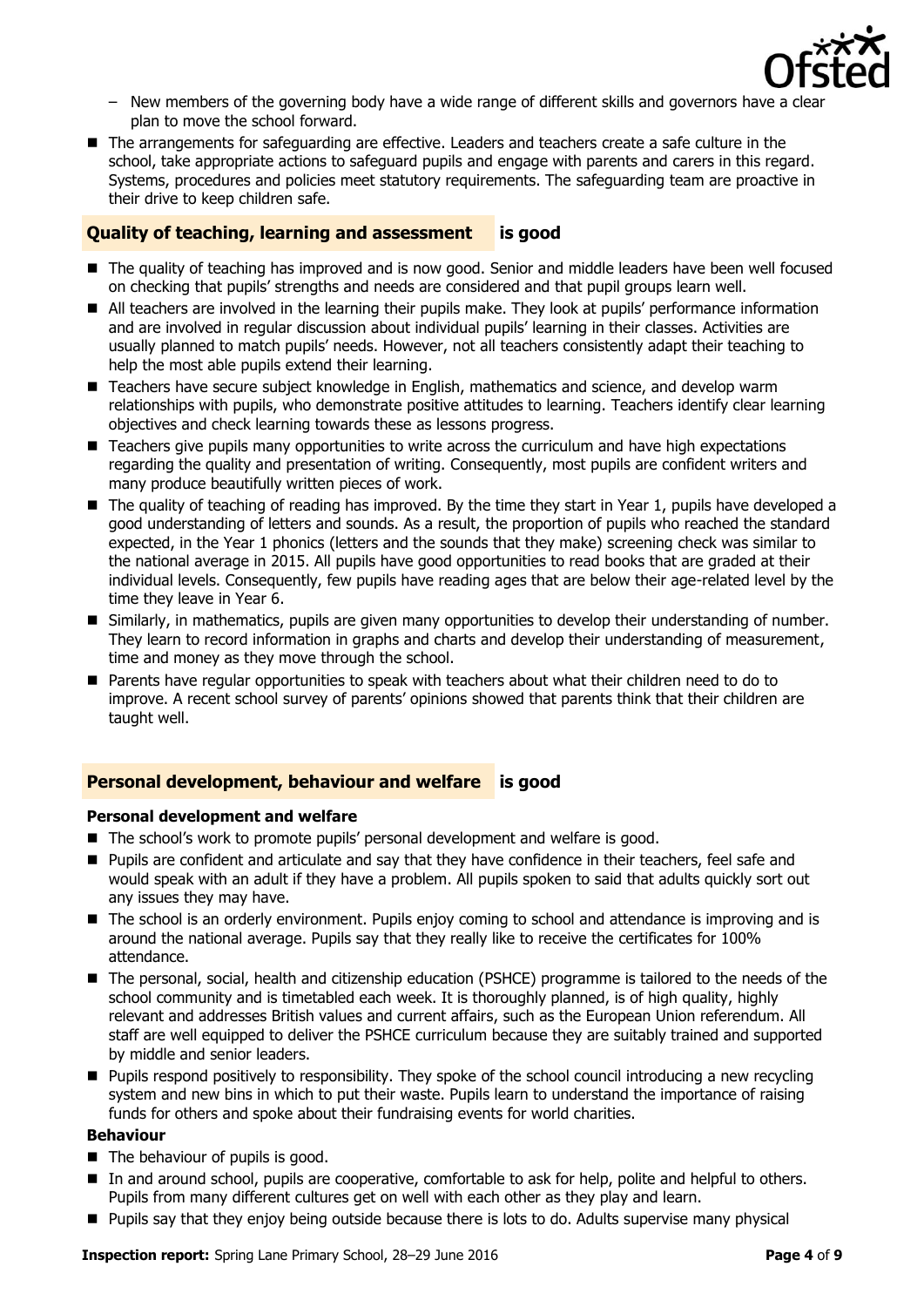

activities and pupils look after their pets: rabbits, chickens and guinea pigs.

■ Incidents of poor behaviour, including racism and bullying, are logged and responded to consistently and swiftly. There have been no exclusions in the last two years. Very occasionally, low-level disruption slows down learning in one or two classes.

#### **Outcomes for pupils are good**

- **Published performance information over the last two years shows that attainment in Year 2 is below the** national average. At the end of Year 6, pupils' performance data for the last two years shows an improving picture. In 2014/15, attainment was average in Year 6. Progress in key stage 2 improved and was good in reading and writing, and average in mathematics.
- The most recent performance information shows that the current Year 2 have made good progress as they moved through key stage 1. The attainment gap between disadvantaged pupils and those nationally is narrowing in reading, writing and mathematics.
- In key stage 2, the attainment gap is closing between disadvantaged pupils and those nationally in reading and mathematics, but less so in writing. Inspection evidence confirms that currently progress throughout the school is improving and is generally good in mathematics, reading and writing.
- The needs of pupils who need to catch up because of previous underachievement are being addressed well and their progress is being accelerated as a result. In many classes, these pupils are taught in smaller groups, which enables them to receive more individual adult support.
- **Disadvantaged pupils make good progress because their needs are focused on well during lessons and** their progress is carefully checked.
- Pupils who have special educational needs and/or disabilities make good progress because teachers are aware of their capabilities and they are well supported as they learn.
- **Pupils who are in the early stages of learning English make good progress because there is specific** targeted support to help them quickly acquire sufficient language in order to access the curriculum.
- The most able pupils are not always sufficiently challenged. Leaders' and teachers' understandable priority has been to address urgently the historical legacy of the underachievement and to focus heavily on raising the attainment and accelerating the progress of the lower- and middle-ability pupils. As a result, less attention has been focused on the needs of the most able pupils.

#### **Early years provision good good**

- The early years provision is well led and managed because leaders, in both the Nursery and Reception classes, have a clear understanding of how young children learn. Teaching is good because staff work effectively together and children's strengths and specific needs are focused on well.
- In 2014/15, the proportion of children reaching a good level of development, in the Reception class, was similar to the national average. This was an improvement on previous years. In the last two years, children have made good progress, in all areas of learning, in relation to their low starting points.
- In the Nursery and Reception, areas are attractive, stimulating and well focused on learning through play. Effectively planned activities in both indoor and outdoor areas suit children's ages and stages across all areas of learning. Children were observed cooperatively working with others or choosing to play alone. They interact well with each other and confidently choose activities for themselves or share resources amicably. At the end of the session, Reception children were seen working well together as they tidied up.
- Different groups of children are suitably planned for and make good progress. One or two of the most able children have been identified and are suitably supported. Children with special educational needs are well known by the adults and receive effective support to enable them to learn well. Children who are at an early stage of acquiring English are supported effectively to develop language quickly.
- Children in the Nursery demonstrated good independence as they used glue sticks, paint and glitter to make bunting for the Muslim festival of Eid. Such activities enable them from an early age to learn about world celebrations. In the Reception class, children made good gains in their learning as they worked in small groups and focused on letters and sounds. Children were well supported by adults, who demonstrated a good understanding of the development of early reading and writing skills.
- All adults in the early years have high expectations regarding the behaviour of children. As a result, behaviour is at least good. Children quickly understand the difference between indoors and outdoors behaviour. Children are taught about keeping safe. For example, they know that to run inside is not safe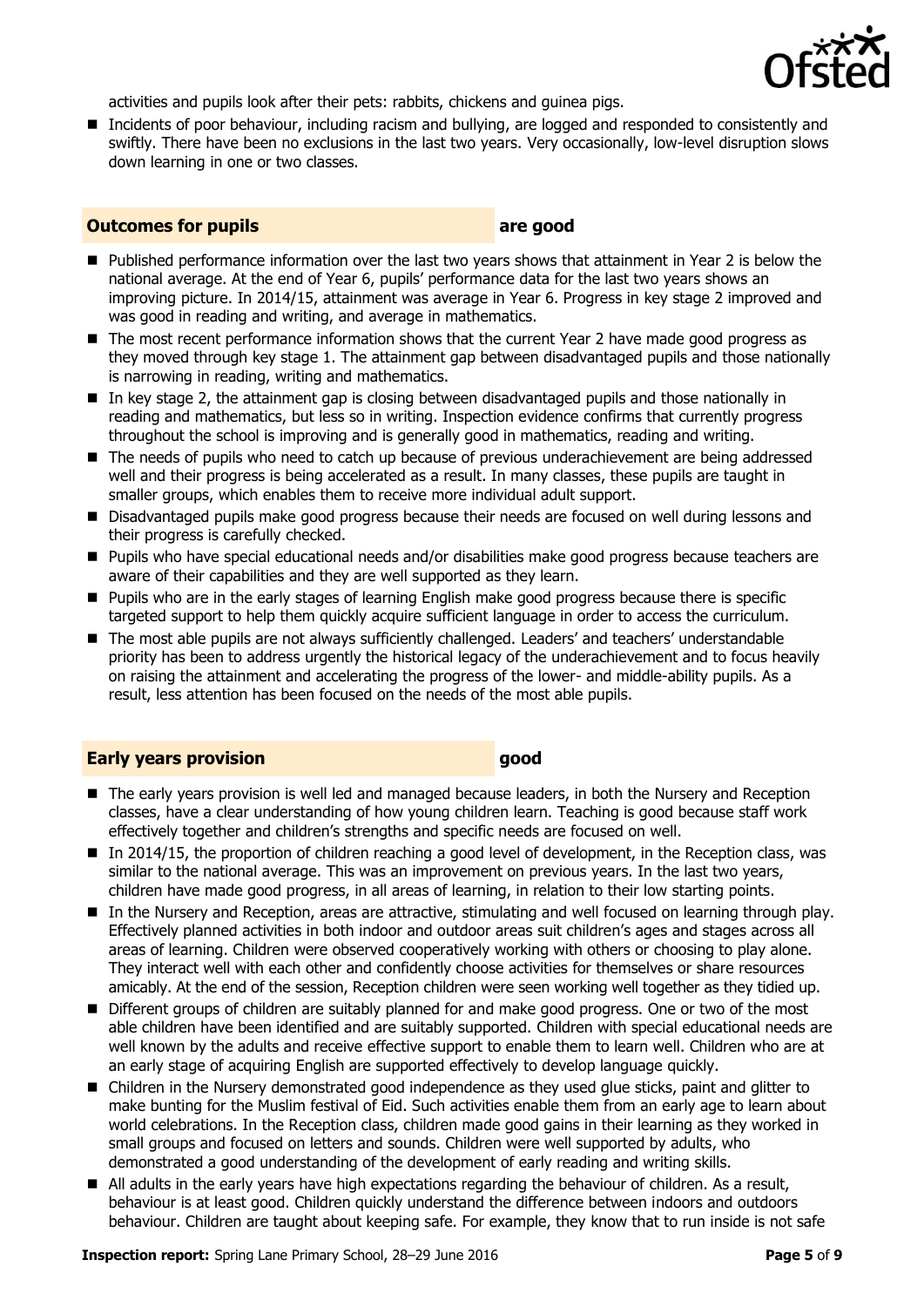

and know how to play safely when using the climbing frame. Children spoke of the importance of washing their hands clean to get rid of any germs before having their lunch. Safeguarding arrangements are secure.

- Secure transition procedures allow children to settle quickly into the early years, and for parents to be well informed of what is expected of them when they come into school or are visited at home.
- 'Busy books', in the Reception class, show the good progress children make across all areas of learning. Examples of developing writing skills were clearly evident as the most able have begun to write sentences, and lower-attaining children have started writing letters with a model to follow.
- **Provision is good and children in the early years are well prepared for learning in Year 1.**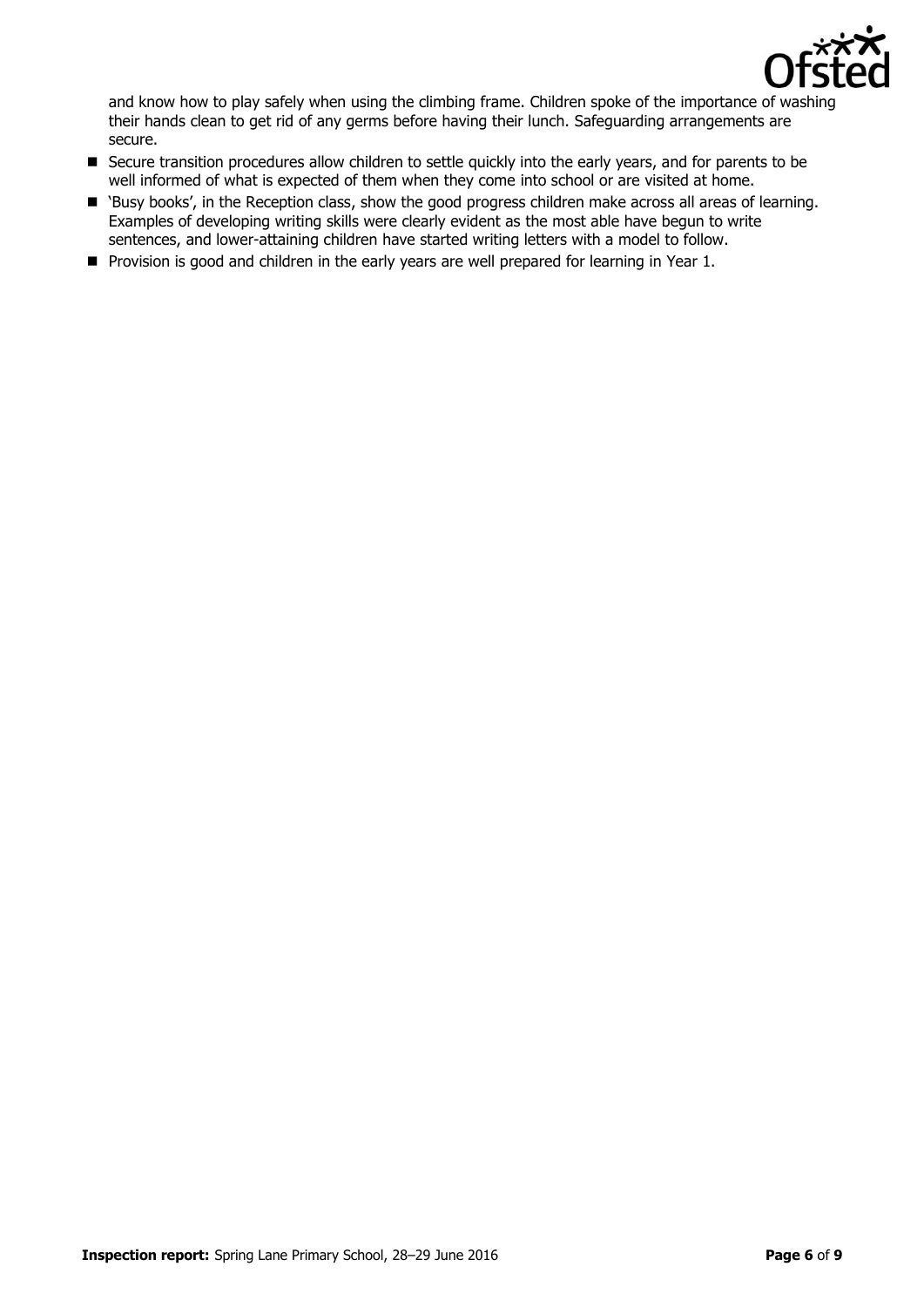

# **School details**

| Unique reference number  | 138493           |
|--------------------------|------------------|
| <b>Local authority</b>   | Northamptonshire |
| <b>Inspection number</b> | 10011756         |

This inspection was carried out under section 5 of the Education Act 2005.

| <b>Type of school</b>                      | Primary                              |
|--------------------------------------------|--------------------------------------|
| <b>School category</b>                     | Academy sponsor-led                  |
| <b>Age range of pupils</b>                 | $2 - 11$                             |
| <b>Gender of pupils</b>                    | Mixed                                |
| <b>Number of pupils on the school roll</b> | 489                                  |
| <b>Appropriate authority</b>               | The governing body                   |
| <b>Chair</b>                               | Clive Ireson                         |
| <b>Headteacher</b>                         | Alex Owens                           |
| <b>Telephone number</b>                    | 01604 639114                         |
| Website                                    | www.springlaneprimaryschool.com      |
| <b>Email address</b>                       | head@springlane.northants-ecl.gov.uk |
| Date of previous inspection                | 10-11 June 2014                      |

#### **Information about this school**

- The school is much larger than the average-sized primary school.
- If Just under half the pupils come from either White British backgrounds or Other White backgrounds. The remainder originate from a range of different ethnic groups.
- The proportion of pupils who speak English as an additional language is above the national average.
- A larger than average proportion of pupils are in the early stages of learning English.
- The proportion of pupils who have special educational needs and/or disabilities is below average.
- The proportion of disadvantaged pupils, those who are eligible for the pupil premium, which is the additional government funding for pupils known to be eligible for free school meals and children looked after, is above average.
- The school meets the government's current floor standards, which are the minimum expectations for pupils' attainment and progress by the end of Year 6.
- There have been many staff changes since the previous inspection, including a new headteacher.
- The school meets requirements on the publication of specified information on its website.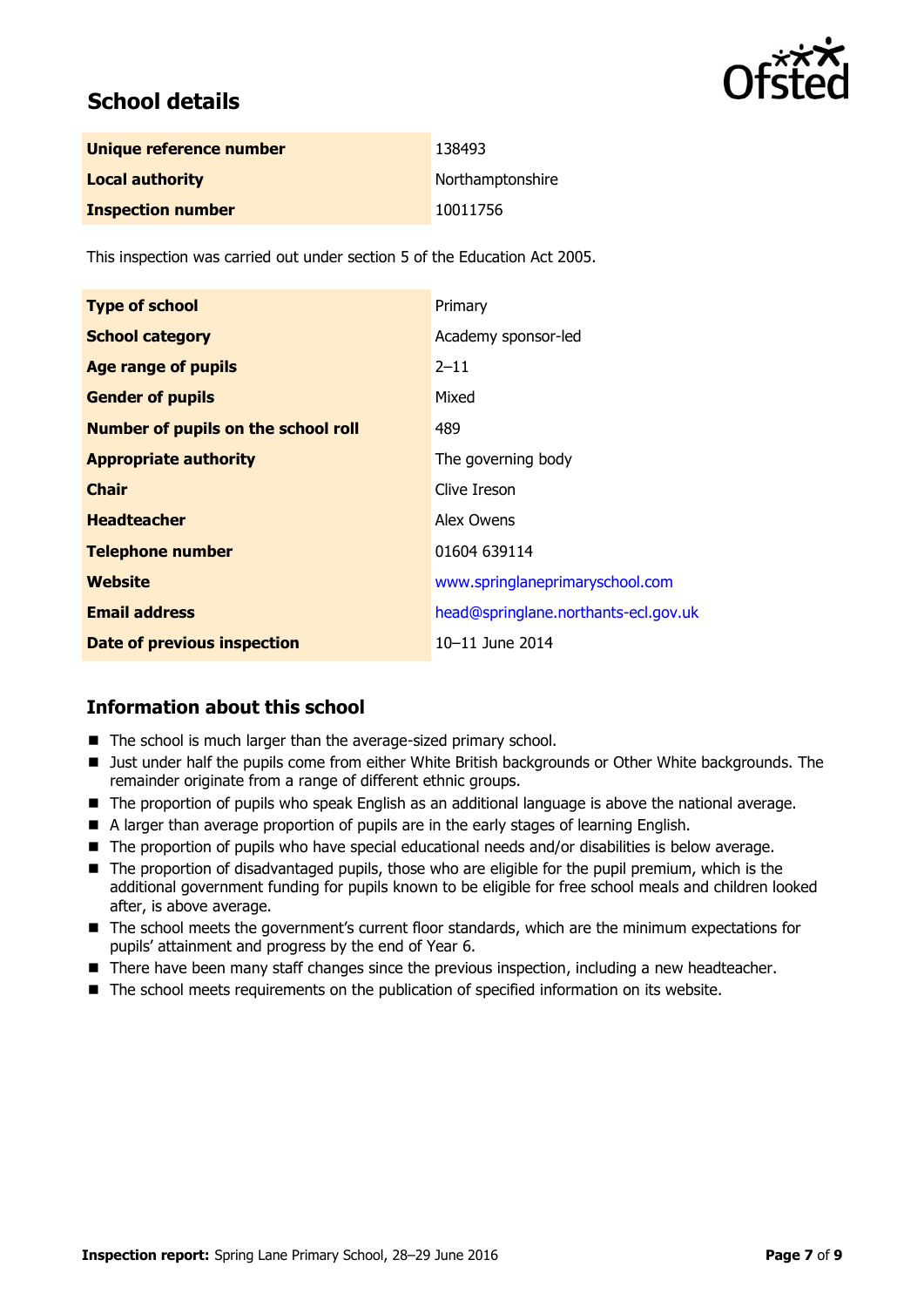

### **Information about this inspection**

- The inspectors observed learning in 24 parts of lessons taught by 14 teachers. One of the assistant headteachers took part in some observations with the lead inspector.
- Discussions were held with the headteacher, the four assistant headteachers, the middle managers, governors, pupils and a member of the Collaborative Academies Trust.
- The inspectors looked at many documents, including the school development plan, a self-evaluation document, safeguarding documents, pupils' previous and current work from Years 1 to 6, and a sample of Reception children's learning journeys.
- There were too few responses to analyse on Parent View, the Ofsted online survey. Inspectors analysed the 98 responses to the questionnaires the school sent out to parents three months ago.

#### **Inspection team**

| Nina Bee, lead inspector | Ofsted Inspector |
|--------------------------|------------------|
| Gillian Weston           | Ofsted Inspector |
| <b>Mike Wilson</b>       | Ofsted Inspector |